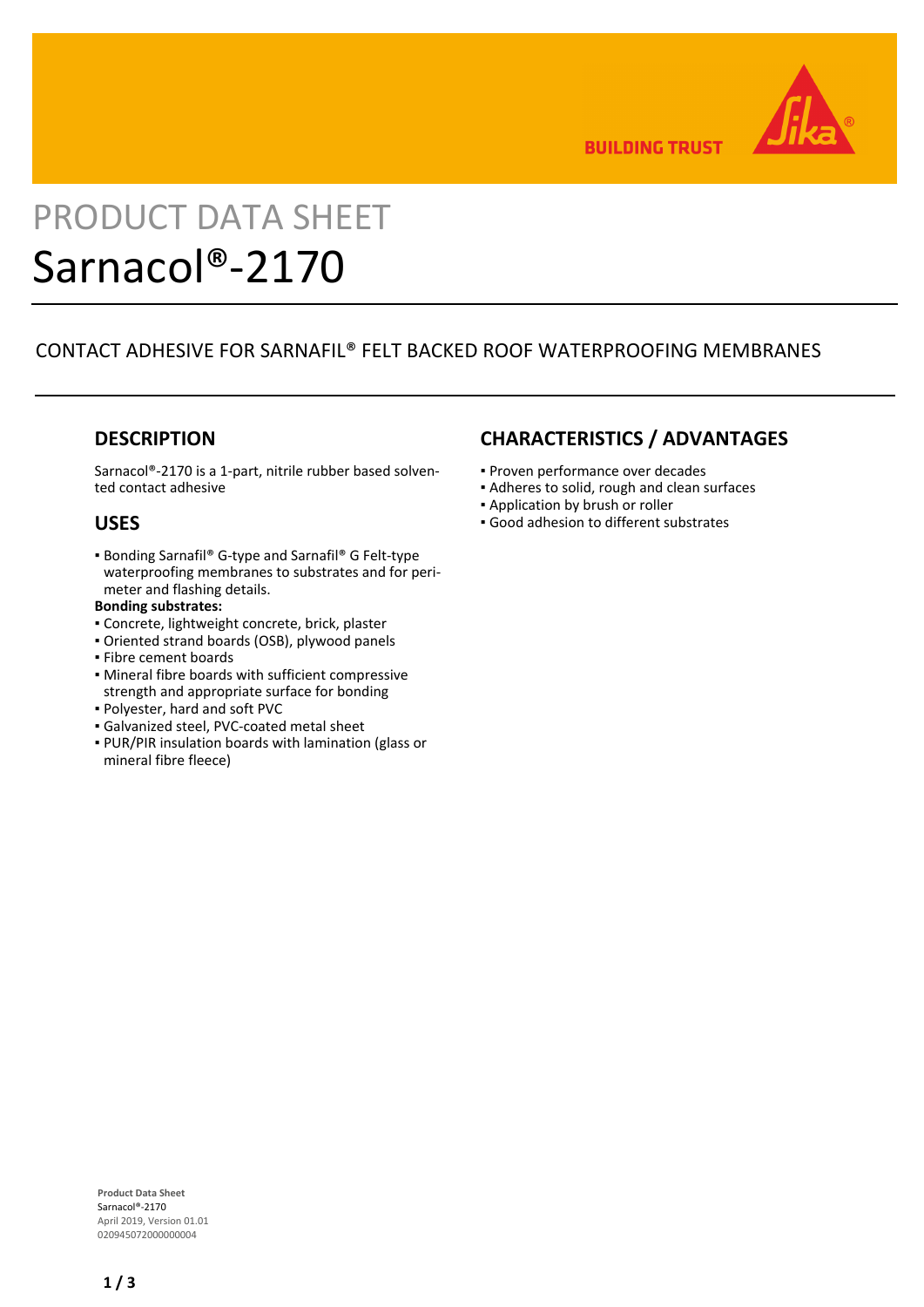## **PRODUCT INFORMATION**

| Composition                                  | Solvented nitrile rubber                                                                                                                                                                                                                                                                                                                      |                                 |
|----------------------------------------------|-----------------------------------------------------------------------------------------------------------------------------------------------------------------------------------------------------------------------------------------------------------------------------------------------------------------------------------------------|---------------------------------|
| <b>Packaging</b>                             | One way container:                                                                                                                                                                                                                                                                                                                            | 5 kg, 20 kg                     |
|                                              | Packing unit:                                                                                                                                                                                                                                                                                                                                 | Euro pallet or single container |
|                                              | Refer to current price list for packaging variations.                                                                                                                                                                                                                                                                                         |                                 |
| Appearance / Colour                          | Red                                                                                                                                                                                                                                                                                                                                           |                                 |
| <b>Shelf life</b>                            | 24 months from date of production.                                                                                                                                                                                                                                                                                                            |                                 |
| <b>Storage conditions</b>                    | The product must be stored in original, unopened and undamaged sealed<br>packaging in dry conditions at temperatures between +5 °C and +30 °C. Al-<br>ways refer to packaging                                                                                                                                                                 |                                 |
| <b>Density</b>                               | ~0,90 kg/l (+20 °C)                                                                                                                                                                                                                                                                                                                           |                                 |
| Volatile organic compound (VOC) con-<br>tent | VOC-CH (VOCV)<br>VOC-EU (Solvent)                                                                                                                                                                                                                                                                                                             | 7,4 %<br>7,4 %                  |
| Consistency                                  | Liquid                                                                                                                                                                                                                                                                                                                                        |                                 |
| <b>SYSTEMS</b>                               |                                                                                                                                                                                                                                                                                                                                               |                                 |
| Compatibility                                | Shall not be used on substrates:<br><b>EPS/XPS insulation boards</b><br>• Copper plate<br>· Bituminous substrates<br>. Waterproofing membranes (thermoplastics/elastomers) excluding soft<br><b>PVC</b><br>These materials could adversely affect the product properties.                                                                     |                                 |
| <b>APPLICATION INFORMATION</b>               |                                                                                                                                                                                                                                                                                                                                               |                                 |
| Consumption                                  | ~300 g/m <sup>2</sup> -500 g/m <sup>2</sup> up to 1000 g/m <sup>2</sup> on very absorbent substrates.<br>Consumption depends on the roughness and absorbency of the substrate.<br>These figures are theoretical and do not allow for any additional material<br>due to surface porosity, surface profile, variations in level or wastage etc. |                                 |
| <b>Ambient Air Temperature</b>               | +5 °C min                                                                                                                                                                                                                                                                                                                                     |                                 |
| <b>Substrate Temperature</b>                 | $+5$ °C min                                                                                                                                                                                                                                                                                                                                   |                                 |
| <b>Setting Time</b>                          | Full adhesion is generally achieved immediately after bonding. For the wet<br>bonding process, allow a setting time of 15 minutes to 1 hour.<br>Final strength is achieved after ~1 week. All these times can be affected by<br>ambient conditions.                                                                                           |                                 |

## **APPLICATION INSTRUCTIONS**

## **SUBSTRATE QUALITY**

The substrate must offer sufficient strength and adhesion to resist the forces generated by wind suction.

#### **SUBSTRATE PREPARATION**

The substrate must be resistant to solvents and must be firm, clean, dry, free from oil, grease, dust, stripping agents and loose friable particles. Sheet metal must be cleaned with Sarna Cleaner before adhesive is applied.

## **APPLICATION**

Reference must be made to further documentation where applicable, such as relevant method statement, application manual and installation or working instructions.

#### **General information**

Sarnacol®-2170 must be stirred carefully before use. Keep adhesive container closed whenever adhesive is not being used to keep workability constant (to reduce solvent evaporation).

Viscosity of the Sarnacol®-2170 contact adhesive can be changed and adapted by adding Sarna Cleaner. It may be necessary to modify the viscosity after prolonged storage or if container was opened for long

**BUILDING TRUST** 

**Product Data Sheet** Sarnacol®-2170 April 2019, Version 01.01 020945072000000004